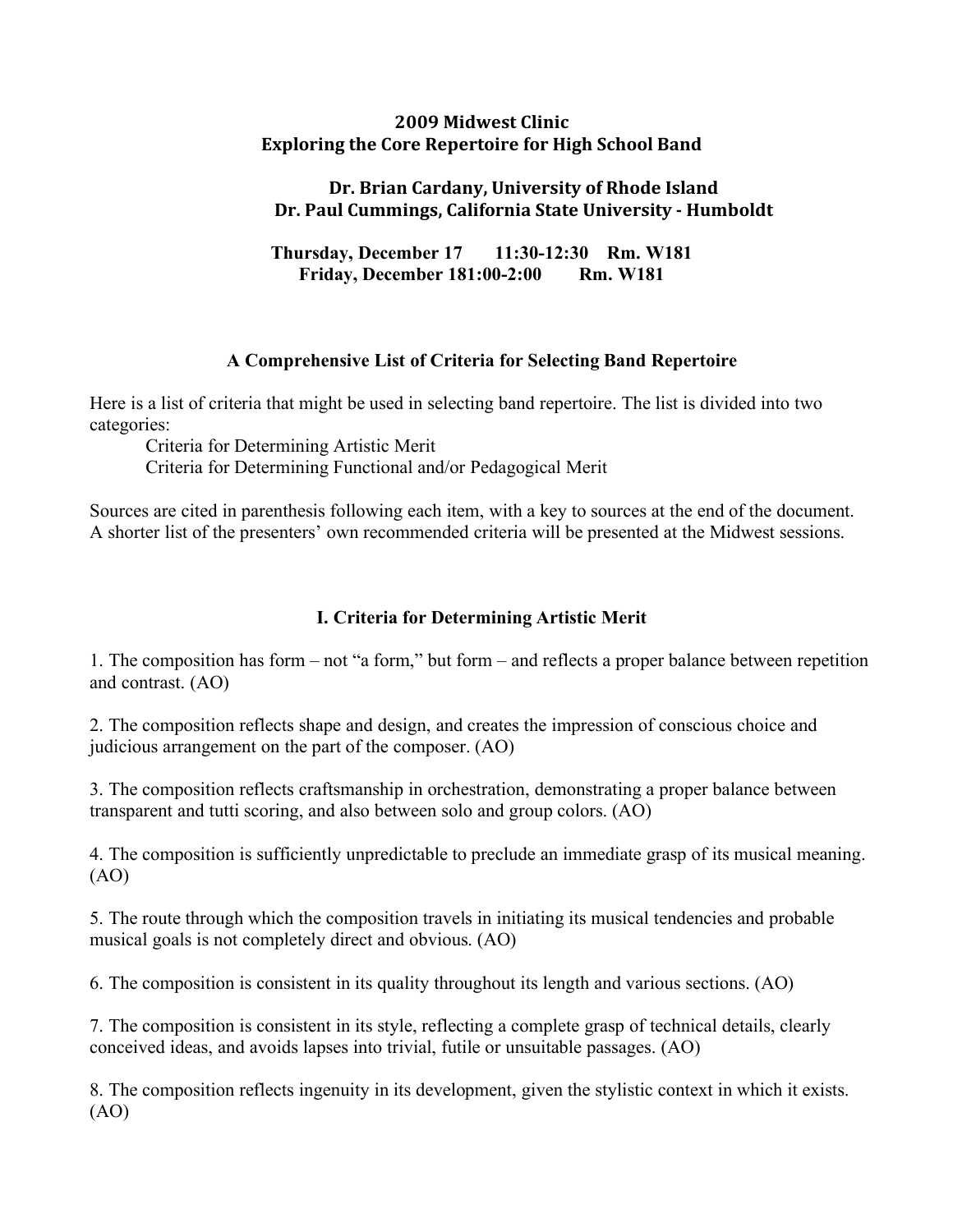9. The composition is genuine in idiom, and is not pretentious. (AO)

10. The composition reflects a musical validity that transcends factors of historical importance, or factors of pedagogical usefulness. (AO)

- 11. Does the piece have development? (FA)
	- A. Melodic development
	- B. Rhythmic development
	- C. Harmonic development
- 12. Is the orchestration appropriate to the piece's artistic message? (FA)
- 13. Is the piece unpredictable enough to avoid being classified as trite? (FA)
- 14. Does the piece allow for any personal musical judgment? (FA)
	- A. For conductor
	- B. For players
- 15. Is the piece evocative: (FA)
	- A. Programmatic or impressionistic
	- B. Derivative of or related to another art form
	- C. Abstract
- 16. Does the piece have musical integrity? (LC)
- 17. Are there good melodies, harmonies, and textures? (LC)
- 18. Is the percussion writing musical and logical? (LC)
- 19. Will our audience benefit from hearing this piece? (LC)
- 20. Will I benefit from studying, rehearsing, and conducting this piece? (LC)
- 21. Is this piece one of the finest examples of its type in the repertoire? (LC)
- 22. Does the music have a well-conceived formal structure? (RC)
- 23. Does the music have creative melodies and counterlines? (RC)
- 24. Does the music have harmonic imagination? (RC)
- 25. Does the music have rhythmic vitality? (RC)
- 26. Does the music have contrast in all musical elements? (RC)
- 27. Does the music have scoring that represents the full potential for beautiful tone and timbre? (RC)
- 28. Does the music have an emotional impact? (RC)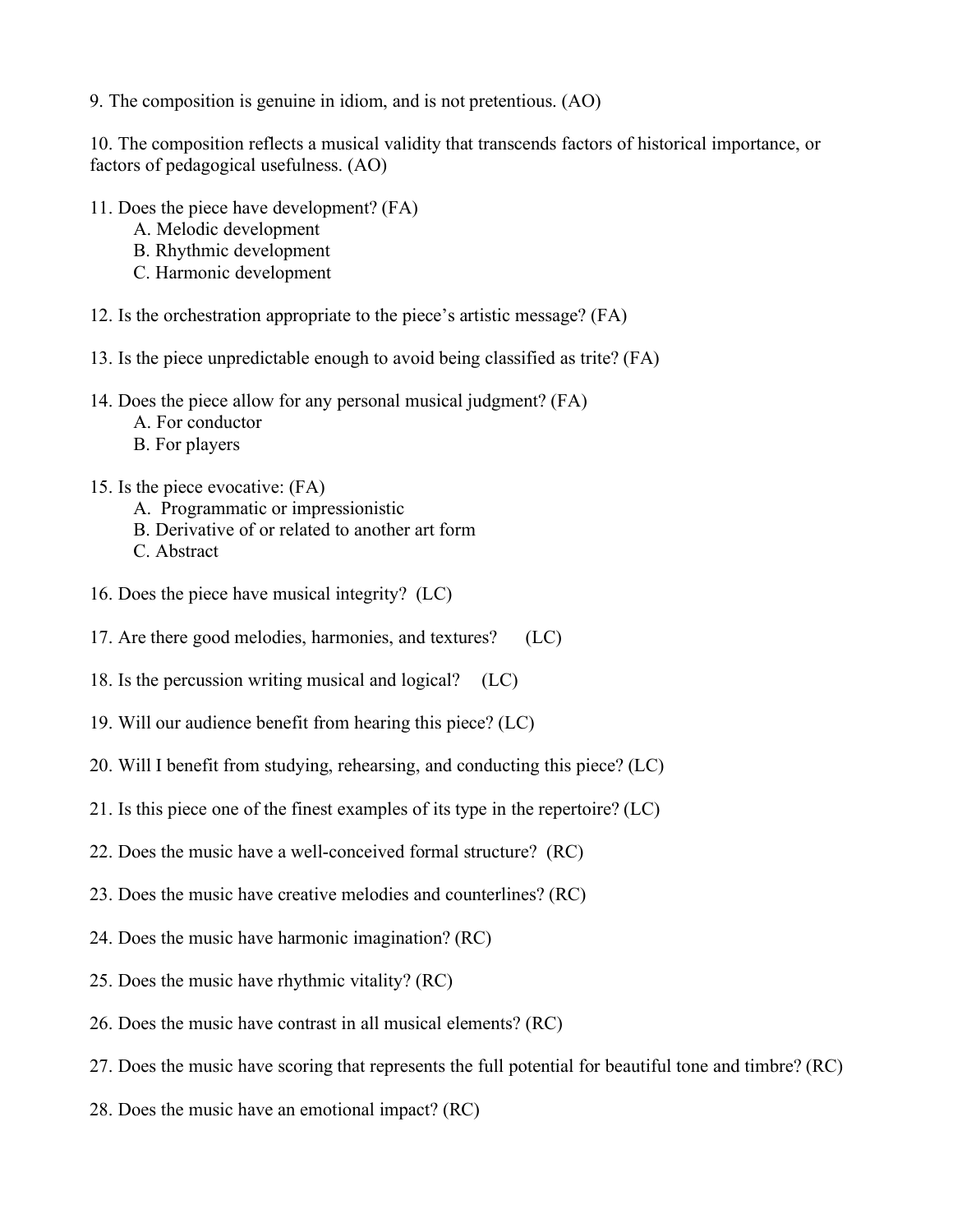29. The music has lasting interest and value—"Good music wears well"—deserves to be repeated. (JL)

30. The music displays technical achievement—well put together, exhibits knowledge, skill, and craftsmanship. (JL)

31. The music has originality—"not obvious, clichéd, or trite." (JL)

32. The music has expressiveness. (JL)

Selected quotations from leading conductors and composers regarding artistic merit criteria...

33. "The music should contain a variety of key centers, use of non-diatonic melodies, use of non-triadic harmony, accompaniment not restricted to *ostinato*, texture (transparent and full), contrasts and unpredictability, counterpoint, transitions." (JS)

34. "The music must possess qualities that are beyond surface examination. Instant accessibility—an attribute so desired in contemporary society— is not the norm. There must be potential for continued insight as the work is further examined." (WB)

35. "Often the work may pose questions, not provide answers. Art has substance, entertainment does not possess qualities that are lasting." (WB)

36. "The *musical* value of wind band literature must be determined in the same manner as in orchestral, choral, and chamber music—musics of the concert hall. To be deemed truly significant, the work must compare favorably with the other masterworks, using relevant critical standards." (WB)

37. "It must possess balanced qualities of unity, intensity, and complexity. The music must be enduring, not fleeting, seeking to enrich the human condition." (WB)

38. "There are two constants in all great music, direction and originality." (FM)

39. "Composers often search for a deliberate balance between order and freedom; unity and abundance; predictability and surprise. No magic formula can show the way to balance these elements, but that is a good thing." (FT)

40. "You're looking for an original voice, you're looking for craft, you're looking for a composer or arranger that really knows her stuff, and you're looking for integrity in the structures." (TB)

41. "You're looking for integrity in the form of the work, that it's justifiable. It's not just a succession of clichés. It's not a stringing together of effects like movie-music." (TB)

42. "You're looking for something that has a purpose, so you can say "why did the music do what it did?" At its best, music goes beyond something you can put into words." (TB)

43. "You're looking for variety, a harmonic language that maintains interest, instrumentation, and, more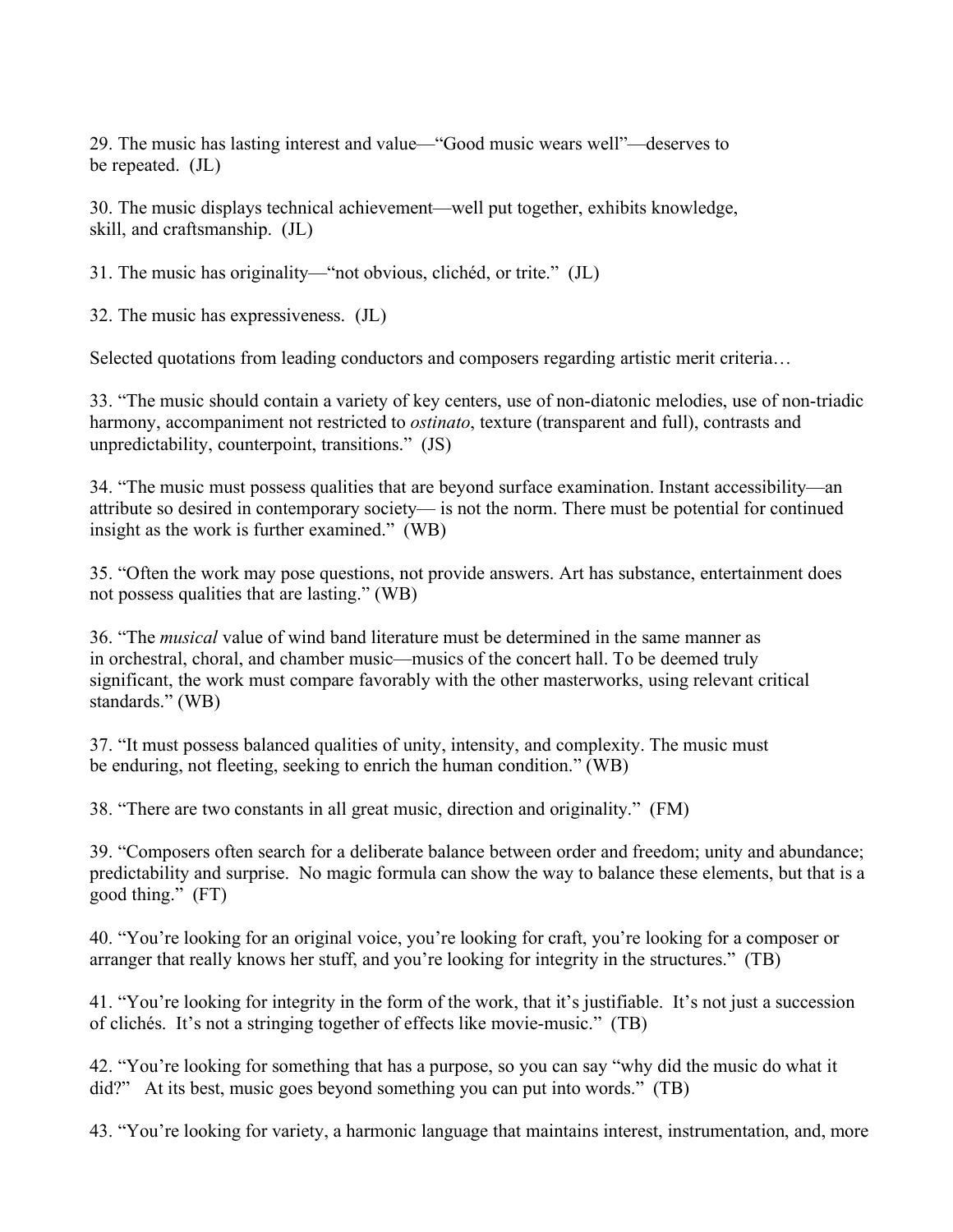than anything else, the avoidance of clichés." (JC)

44. "You're looking for scoring practices. How are voices being used? So often with wind music, we have too much tutti playing." (JC)

45. "I also look at melodic character and for melodies that are not predictable. Not only melodies, but harmonies and rhythms that are not predictable." (JC)

## **II. Criteria for Determining Functional and/or Pedagogical Merit**

- 1. Are the skills attainable and is the instrumentation appropriate for my ensemble? (WM)
- 2. Examine scores carefully and use the following guidelines for selection: (WM)
	- a. Key centers
	- b. Variety of time signatures
	- c. Traditional and contemporary notation
	- d. Historical periods
	- e. Musical genres
	- f. Forms
	- g. Tempos
	- h. Length
	- i. Cultures
	- j. Difficulty for individual sections
	- k. "Teachable Moments" in the work
- 3. Does the piece fit into an overall scheme of balanced musical styles? (FA)
- 4. Does the piece introduce or reinforce any musical element(s)? (FA)
	- A. Theory
		- 1. Key
			- 2. Meter
			- 3. Harmonic palette/chord function
			- 4. Symbols
	- B. Musicology
		- 1. Historical background
		- 2. Form
	- C. Musicianship
- 5. Will my students benefit from working on this piece? (LC)
- 6. Are there opportunities for expressive playing? (LC)
- 7. Are there a variety of keys, styles, meters, and technical complexity? (LC)
- 8. Does the piece "fit" the group? (LC)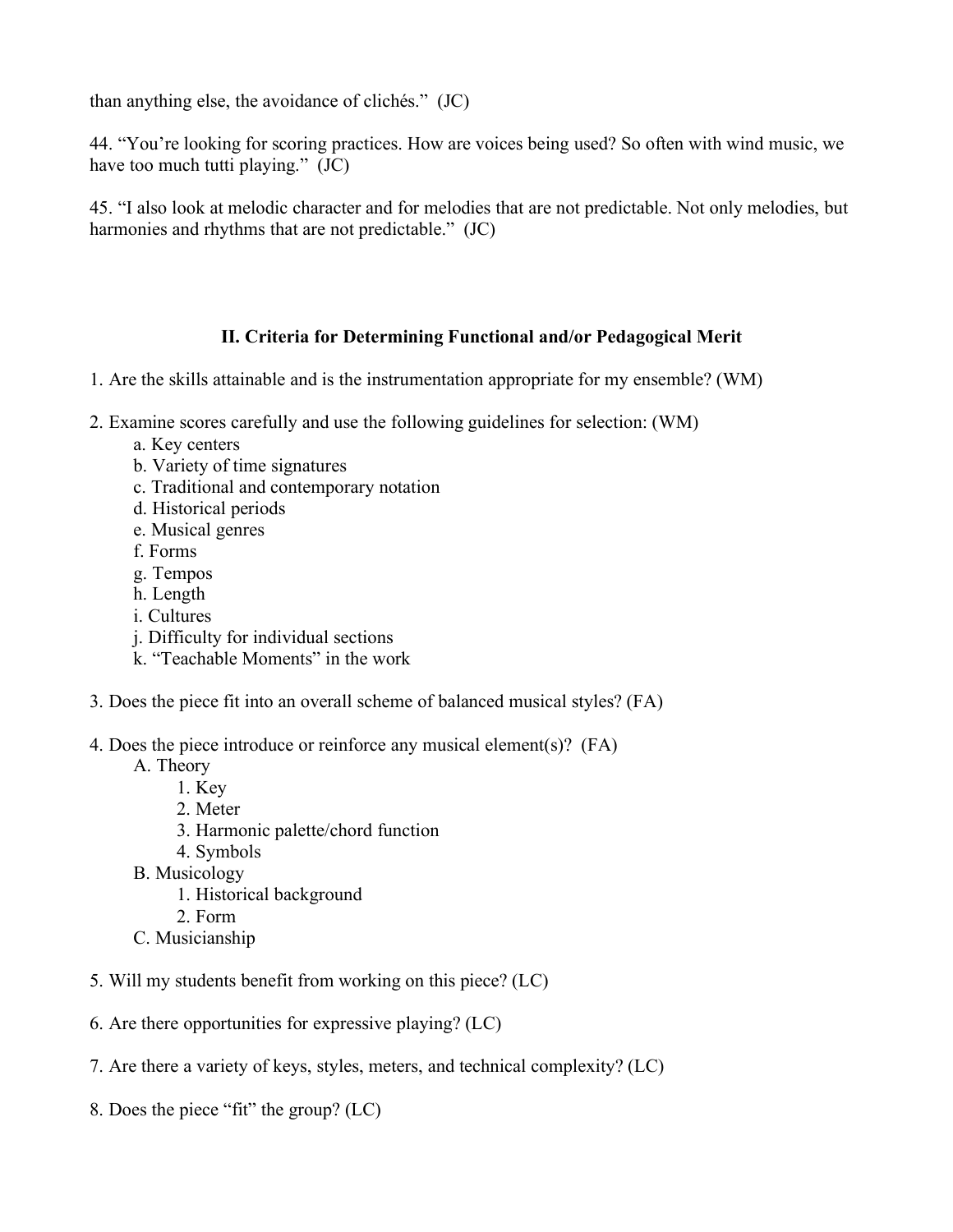9. Is a good full score available? (LC)

10. Can we cover all the percussion parts? (LC)

11. Will this piece help develop solo skills in my ensemble? (LC)

12. Do we have adequate time to learn this piece? (LC)

13. Can we play this piece without major substitutions? (LC)

14. Can I meet any of the following needs with a particular piece? (PC)

- a. Contains non-traditional notation, special instrumental effects, or singing?
- b. Represents an unusual compositional source: non-Western music, female composer, etc.?

15. Compositions must contain important musical constructs necessary for the development of musicianship. (TD)

16. Compositions must exhibit an orchestration that, within the restrictions associated with a particular grade level, encourages musical independence both of individuals and sections. (TD)

17. The music has complexity and challenge—musical challenge is as important as technical challenge. (JL)

Regarding a concert program as a whole…

18. Does the music provide opportunities for both expressive and technical playing? (PC)

19. Is there a balanced mixture of challenging and easier music? (PC)

20. Is the music varied in terms of style, period, texture, ethnicity, instrumentation, etc.? (PC)

21. Is there a balanced mixture of serious and lighter moods? (PC)

22. Does the piece fulfill a particular programming need? (LC)

Key to Sources AO = Acton Ostling Jr.'s criteria From Ostling's doctoral dissertation at the University of Iowa -1978

WM = Wendy McCallum's criteria From a presentation called "Repertoire as Curriculum" given in Toronto, November 8, 2008

FA = Fred Allen's criteria From Fred J. Allen, Director of Bands, SFASU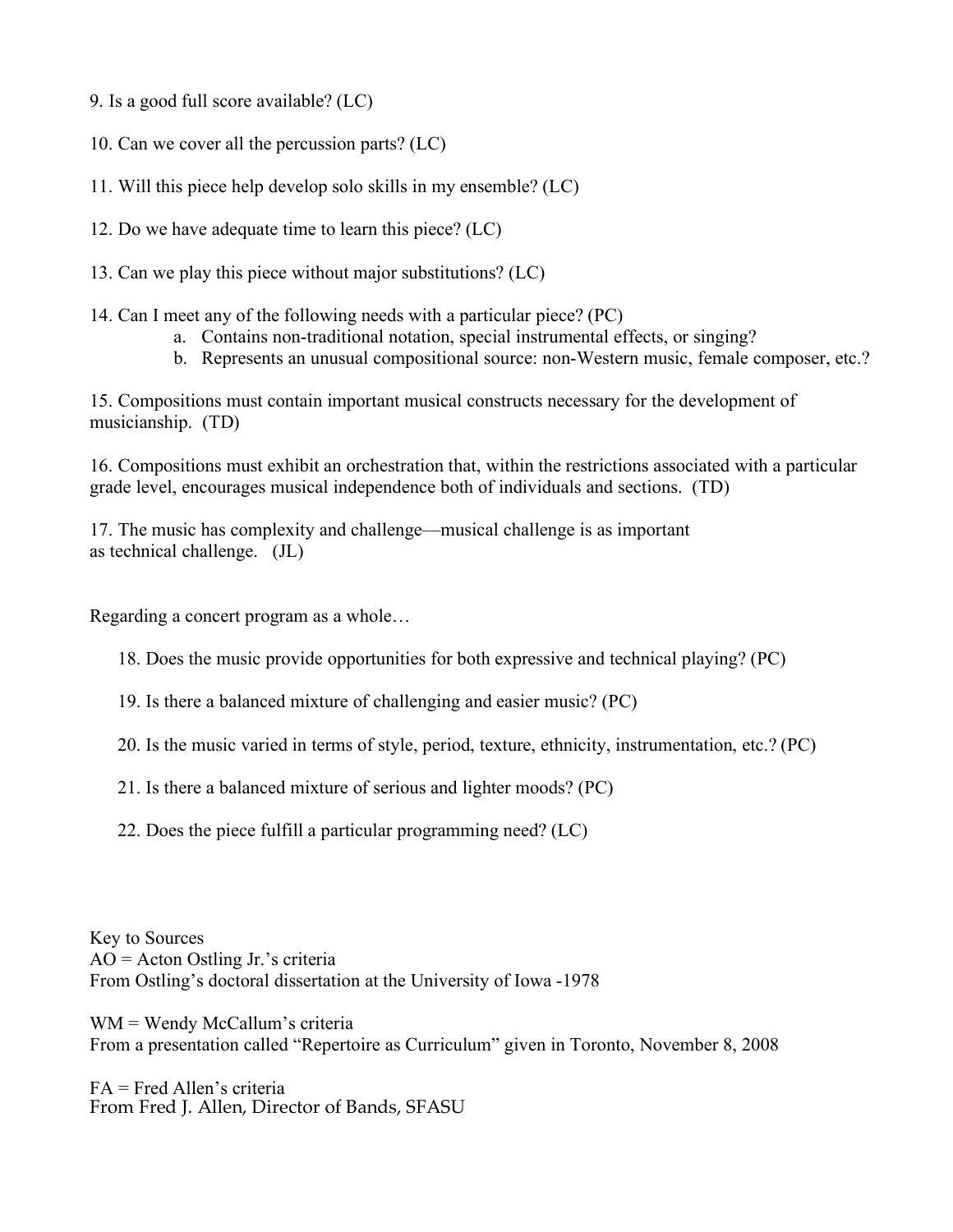LC = Lynn Cooper's criteria From his book, *Teaching Band & Orchestra*

RC = Ray Cramer's criteria From "What Materials are You Going to Use to Teach 'About Music' 'Through Music' While 'Performing Music,'" *Teaching Music Through Performance in Band,* Vol.1, Richard Miles, ed. (Chicago: GIA Publications, 1997), 8.

JS = Jack Stamp's criteria From Jack Stamp, " Composing Music That Educates," *Teaching Music Through Performance in Band,* Vol. 2, Richard Miles, ed. (Chicago: GIA Publications, 1998), 95.

TD = Thomas Dvorak's criteria From Thomas L. Dvorak, *Best Music for Young Band* (New York: Manhattan Beach Music, 1986), 7.

JL = Joseph Labuta's criteria From Joseph A. Labuta, *Teaching Musicianship in the High School Band* (Ft. Lauderdale, Fla.: Meredith Music Publications, 1972, 1997), 181-182.

WB = William Berz's criteria From William Berz, "Evaluating Music in a Multifaceted World," *Journal of the World Association for Symphonic Bands and Ensembles* 7 (2000): 32.

PC = Paul Cummings' criteria From "Selecting High-Quality Repertoire for High School Band" session at CMEA (California Music Educators Association) State Conference; March 16, 2007

FM = Francis McBeth's criteria From W. Francis McBeth, "Perceiving Music: Personal Evaluation of Quality in Music," *The Instrumentalist*, 45, no.5, (Dec. 1990): 43.

FT = Frank Ticheli's criteria From Deborah Sheldon, "The Difficult Art of Writing Creative Music for Young Bands," *The Instrumentalist* (July, 2003): 26.

TB = Timothy Broege's criteria From Timothy Broege quoted in Ryan Nowlin, "A Composition for Middle School Band Based Upon Renowned Composers' Perspective of Writing for Beginning and Middle Level Students" (Masters Thesis, Bowling Green State University, 2004), 40-41.

JC = Jim Croft's criteria From James Croft quoted in J.L. Casey, *Teaching Techniques and Insights for Instrumental Music Educators,* 2d ed. (Chicago: GIA Publications, 1993).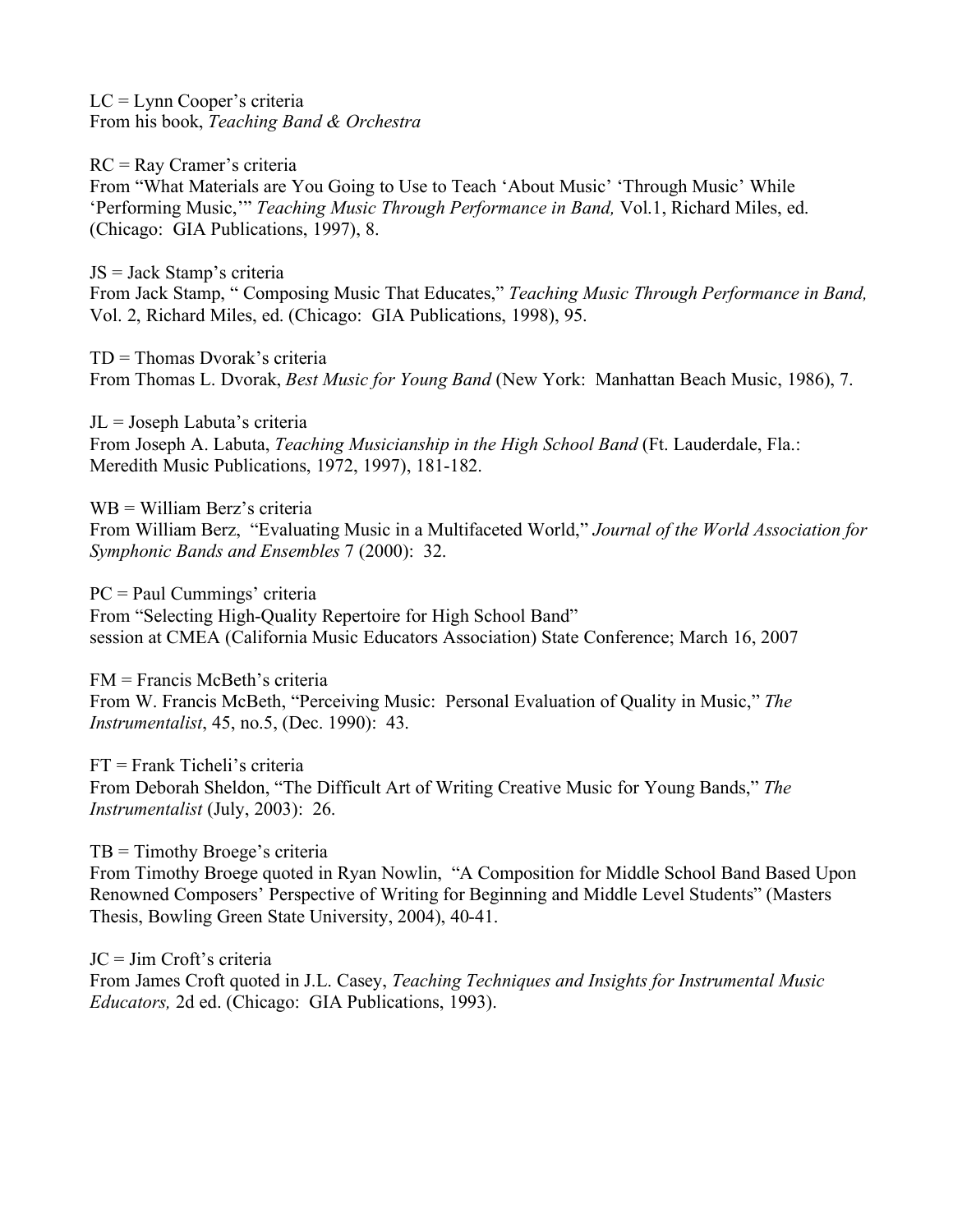# **2009 Midwest Clinic Exploring the Core Repertoire for High School Band**

Dr. Brian Cardany, University of Rhode Island Dr. Paul Cummings, California State University - Humboldt

Thursday, December 17, 11:30-12:30, Rm. W181 Friday, December 18, 1:00-2:00, Rm. W181

#### **Core Repertoire List for High School Band**

| <u>Composer</u>         | <b>Title</b>                                     | <u>Grade</u>                                    |
|-------------------------|--------------------------------------------------|-------------------------------------------------|
| Adams, John             | Grand Pianola Music                              | 6                                               |
| Adler, Samuel           | A Little Night and Day Music                     | $\overline{4}$                                  |
| Arnold, Malcolm         | Prelude, Siciliano and Rondo (Paynter)           | 4                                               |
| Arnold, Malcolm         | Four Scottish Dances (Paynter)                   | 5                                               |
| Bach, J. S.             | <i>Fantasia in G Major</i> (Goldman/Leist)       |                                                 |
| Bach, J. S.             | Come Sweet Death (Reed)                          | $\begin{array}{c} 4 \\ 3 \\ 3 \\ 2 \end{array}$ |
| Barnes, James           | Yorkshire Ballad                                 |                                                 |
| Bartok, Bela            | Three Hungarian Songs (Gordon)                   |                                                 |
| Bassett, Leslie         | Designs, Images, and Textures                    | 6                                               |
| Bassett, Leslie         | <b>Colors and Contours</b>                       |                                                 |
| Bennett, Robert Russell | Suite of Old American Dances                     | $\begin{array}{c} 5 \\ 5 \\ 5 \end{array}$      |
| Benson, Warren          | <b>Solitary Dancer</b>                           |                                                 |
| Benson, Warren          | The Leaves are Falling                           |                                                 |
| Bernstein, Leonard      | Overture to "Candide"                            |                                                 |
| Brahms, Johannes        | <i>Blessed Are They</i> (Buehllman)              | 653223                                          |
| Broege, Timothy         | <b>Headless Horseman</b>                         |                                                 |
| Broege, Timothy         | <b>Rhythm Machine</b>                            |                                                 |
| Broege, Timothy         | Three Pieces for American Band, Set #2           |                                                 |
| Broege, Timothy         | Sinfonia V: Symphonia Sacra et Profana           | $\overline{4}$                                  |
| Bukvich, Daniel         | Symphony #1, In Memorium, Dresden, Germany, 1945 | $\overline{4}$                                  |
| Carter, Charles         | Overture for Winds                               | $\overline{\mathbf{3}}$                         |
| Chance, John Barnes     | Variations on a Korean Folk Song                 | $\overline{4}$                                  |
| Chance, John Barnes     | Elegy                                            | $\overline{4}$                                  |
| Chance, John Barnes     | <b>Incantation and Dance</b>                     | $\overline{4}$                                  |
| Chen Yi                 | <b>Spring Festival</b>                           | $\overline{\mathbf{3}}$                         |
| Colgrass, Michael       | The Winds of Nagual                              | 6                                               |
| Colgrass, Michael       | <b>Old Churches</b>                              | $\frac{2}{3}$                                   |
| Copland, Aaron          | Down a Country Lane (Patterson)                  |                                                 |
| Copland, Aaron          | <b>Emblems</b>                                   | 6                                               |
| Corigliano, John        | Gazebo Dances                                    | 6                                               |
| Creston, Paul           | <b>Celebration Overture</b>                      | 5                                               |
| Custer, Callvin         | Variations on "Scarborough Fair"                 | $\overline{c}$                                  |
| Daehn, Larry            | As Summer Was Just Beginning                     | $\mathfrak{Z}$                                  |
| Dahl, Ingolf            | Sinfonietta                                      | 6                                               |
| Del Borgo, Elliot       | Do Not Go Gentle Into That Good Night            | 5                                               |
| Dello Joio, Norman      | Scenes from "The Louvre"                         | $\overline{4}$                                  |
| Dello Joio, Norman      | Variants on a Medieval Tune                      | 5                                               |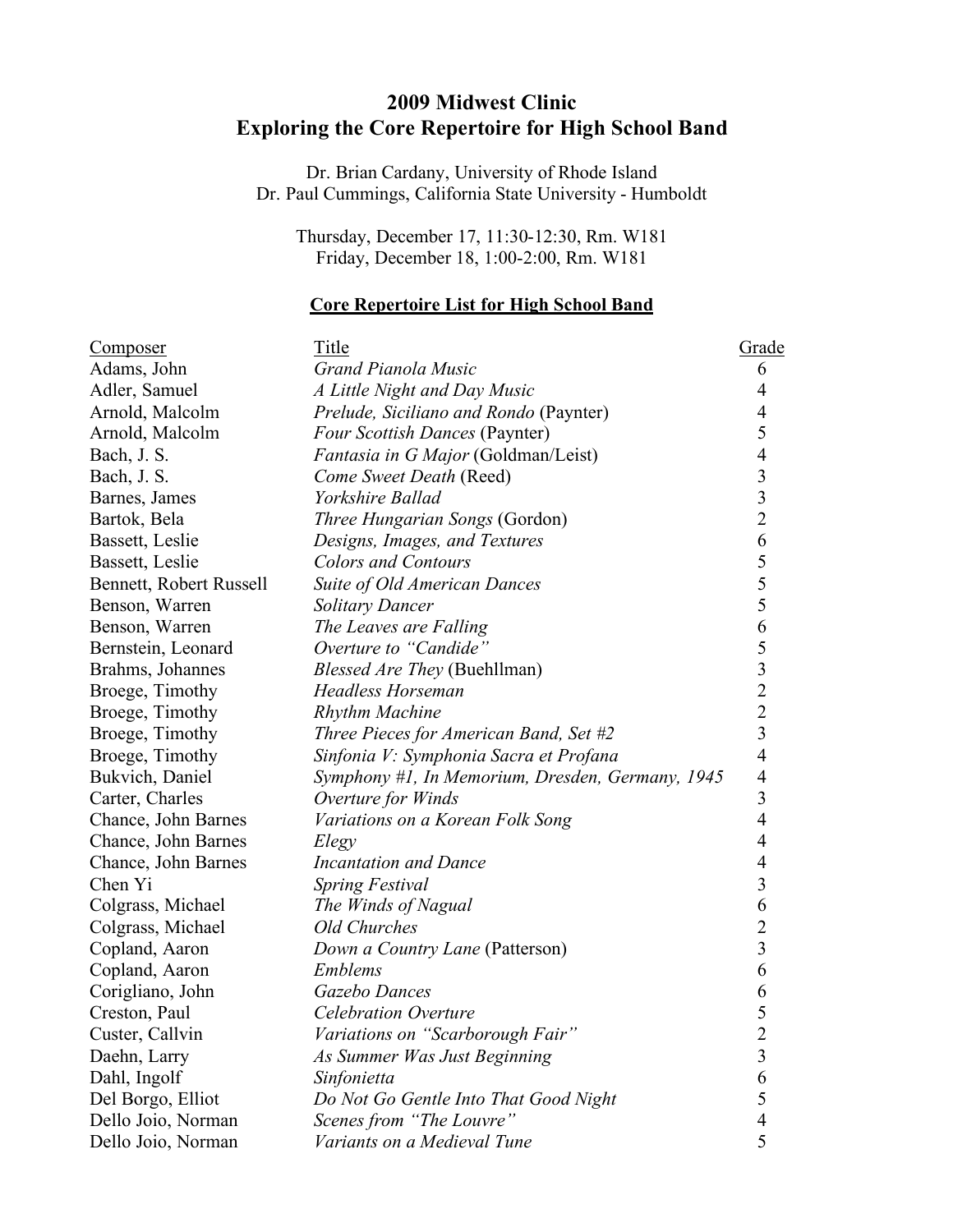| <u>Composer</u>     | Title                                    | Grade                                      |
|---------------------|------------------------------------------|--------------------------------------------|
| Duncombe, W.        | <i>Early English Suite</i> (Finlayson)   | $\overline{c}$                             |
| Erickson, Frank     | <b>Balladair</b>                         | $\overline{2}$                             |
| Erickson, Frank     | Air for Band                             | $\overline{\mathbf{3}}$                    |
| Erickson, Frank     | Toccata for Band                         | $\overline{3}$                             |
| Giannini, Vittorio  | Fantasia for Band                        | $\overline{\mathcal{L}}$                   |
| Giannini, Vittorio  | Symphony No. 3                           |                                            |
| Gorb, Adam          | <b>Yiddish Dances</b>                    |                                            |
| Gould, Morton       | Mini Suite                               | $5525$<br>$553$                            |
| Gould, Morton       | <b>Ballad for Band</b>                   |                                            |
| Gould, Morton       | Symphony No. 4 "West Point"              |                                            |
| Grainger, Percy     | Ye Banks and Braes O' Bonnie Doon        |                                            |
| Grainger, Percy     | Irish Tune from County Derry             | $\overline{4}$                             |
| Grainger, Percy     | Shepherd's Hey                           |                                            |
| Grainger, Percy     | Colonial Song                            | $\begin{array}{c} 4 \\ 5 \\ 6 \end{array}$ |
| Grainger, Percy     | Lincolnshire Posy                        |                                            |
| Grainger, Percy     | Children's March                         | 5                                          |
| Grainger, Percy     | Handel in the Strand (Goldman)           | $\overline{4}$                             |
| Grainger, Percy     | Molly on the Shore                       | 5                                          |
| Gregson, Edward     | <i>Festivo</i> (Reynish)                 | $\overline{4}$                             |
| Grundman, Clare     | Kentucky 1800                            |                                            |
| Grundman, Clare     | Little Suite for Band                    | $\begin{array}{c} 2 \\ 2 \\ 5 \end{array}$ |
| Handel, Georg F.    | Music for the Royal Fireworks            |                                            |
| Hansen, Howard      | Chorale and Alleluia                     | $\overline{4}$                             |
| Hanson, Howard      | Dies Natalis                             | $\overline{4}$                             |
| Hanson, Howard      | Laude                                    | $\overline{4}$                             |
| Hartley, Walter     | Sinfonia No. 4                           | 5                                          |
| Hindemith, Paul     | Symphonic Metamorphosis (Wilson)         | 6                                          |
| Hindemith, Paul     | Symphony in B-flat                       | 6                                          |
| Holsinger, David    | A Childhood Hymn                         | $\overline{c}$                             |
| Holsinger, David    | On a Hymnsong of Philip Bliss            | $\overline{\mathbf{3}}$                    |
| Holst, Gustav       | First Suite in E-flat                    | $\overline{4}$                             |
| Holst, Gustav       | Second Suite in F                        | 4                                          |
| Holst, Gustav       | Hammersmith                              | 5                                          |
| Husa, Karel         | Apotheosis of This Earth                 | 6                                          |
| Husa, Karel         | Music for Prague 1968                    | 6                                          |
| Husa, Karel         | Al Fresco                                | $\frac{5}{5}$<br>$\frac{5}{5}$             |
| Husa, Karel         | Smetana Fanfare                          |                                            |
| Iannaccone, Anthony | After a Gentle Rain                      |                                            |
| Ives, Charles       | Country Band March (Sinclair)            |                                            |
| Ives, Charles       | Old Home Days (Elkus)                    | $\overline{4}$                             |
| Ives, Charles       | Variations on "America" (Schuman/Rhoads) | 5                                          |
| Jacob, Gordon       | Giles Farnaby Suite                      | $\overline{3}$                             |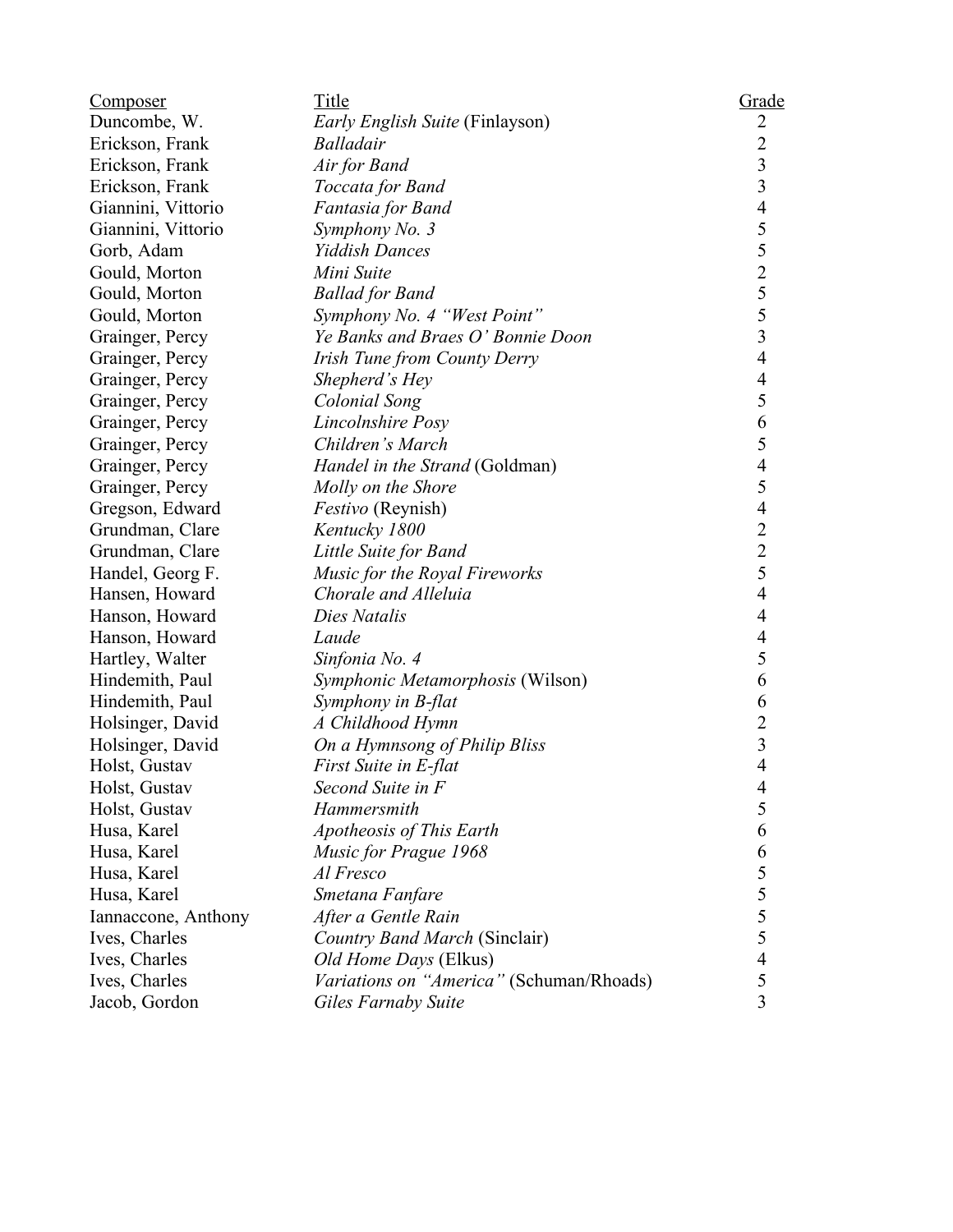| <u>Composer</u>      | Title                                   | <b>Grade</b>                               |
|----------------------|-----------------------------------------|--------------------------------------------|
| Jacob, Gordon        | An Original Suite                       | $\overline{4}$                             |
| Jacob, Gordon        | William Byrd Suite                      | 5                                          |
| Jacob, Gordon        | Music for a Festival                    | $\overline{4}$                             |
| Jadin, Louis         | Symphonie for Band (Schaeffer)          | $\overline{4}$                             |
| La Plante, Pierre    | <b>American Riversongs</b>              | $\overline{3}$                             |
| Latham, William      | Three Chorale Preludes                  | $\overline{4}$                             |
| Lo Presti, Ronald    | Elegy for a Young American              | $\overline{4}$                             |
| Mahr, Timothy        | Fantasia in G                           | $\overline{4}$                             |
| Margolis, Bob        | Color                                   | $\overline{4}$                             |
| Margolis, Bob        | Fanfare, Ode, and Festival              | $\overline{2}$                             |
| Maslanka, David      | A Child's Garden of Dreams              | 6                                          |
| McBeth, W. Francis   | Chant and Jubilo                        | $\overline{\mathbf{3}}$                    |
| McBeth, W. Francis   | Kaddish                                 | $\overline{4}$                             |
| McGinty, Anne        | The Red Balloon                         |                                            |
| Mendelssohn, Felix   | Overture for Winds, Op. 24              |                                            |
| Mennin, Peter        | Canzona                                 |                                            |
| Milhaud, Darius      | <b>Suite Francaise</b>                  |                                            |
| Nelhybel, Vaclav     | Symphonic Movement                      | $255$<br>$55$<br>$55$                      |
| Nelson, Ron          | <b>Courtly Airs and Dances</b>          | $\overline{4}$                             |
| Nelson, Ron          | Medieval Suite                          | $\overline{4}$                             |
| Nelson, Ron          | Morning Alleluias for a Winter Solstice | 4                                          |
| Paulson, John        | Epinicion                               | $\overline{4}$                             |
| Persichetti, Vincent | Pageant                                 | $\overline{4}$                             |
| Persichetti, Vincent | Divertimento                            | 5                                          |
| Persichetti, Vincent | Serenade for Band                       | $\overline{4}$                             |
| Persichetti, Vincent | Symphony No. 6                          | 5                                          |
| Persichetti, Vincent | <b>Psalm for Band</b>                   | $\overline{4}$                             |
| Reed, Alfred         | Armenian Dances Part I                  | 5                                          |
| Reed, Alfred         | A Festival Prelude                      | $\overline{4}$                             |
| Reed, Alfred         | Russian Christmas Music                 |                                            |
| Reed, H. Owen        | La Fiesta Mexicana                      | $rac{5}{5}$                                |
| Respighi, Ottorino   | Huntingtower Ballad                     | 5                                          |
| Saint-Saens, Camille | Occident et Orient, op. 25              | 5                                          |
| Schmitt, Florent     | Dionysiaques                            | 6                                          |
| Schoenberg, Arnold   | Theme and Variations                    | 6                                          |
| Schuman, William     | Chester                                 | 5                                          |
| Schuman, William     | Be Glad Then, America                   |                                            |
| Schuman, William     | George Washington Bridge                |                                            |
| Schuman, William     | When Jesus Wept                         | $\begin{array}{c} 5 \\ 5 \\ 5 \end{array}$ |
| Schwantner, Joseph   | and the mountains rising nowhere        | 6                                          |
| Shostakovich, Dmitri | Folk Dances (Reynolds)                  | $\overline{\mathcal{L}}$                   |
| Shostakovich, Dmitri | Festive Overture, Op. 96 (Hunsberger)   |                                            |
| Stuart, Hugh         | A Hymn for Band                         | $\begin{array}{c} 5 \\ 2 \\ 3 \end{array}$ |
| Stuart, Hugh         | Three Ayres from Gloucester             |                                            |
| Susato, Tielman      | The Battle Pavane (Margolis)            | $\overline{2}$                             |